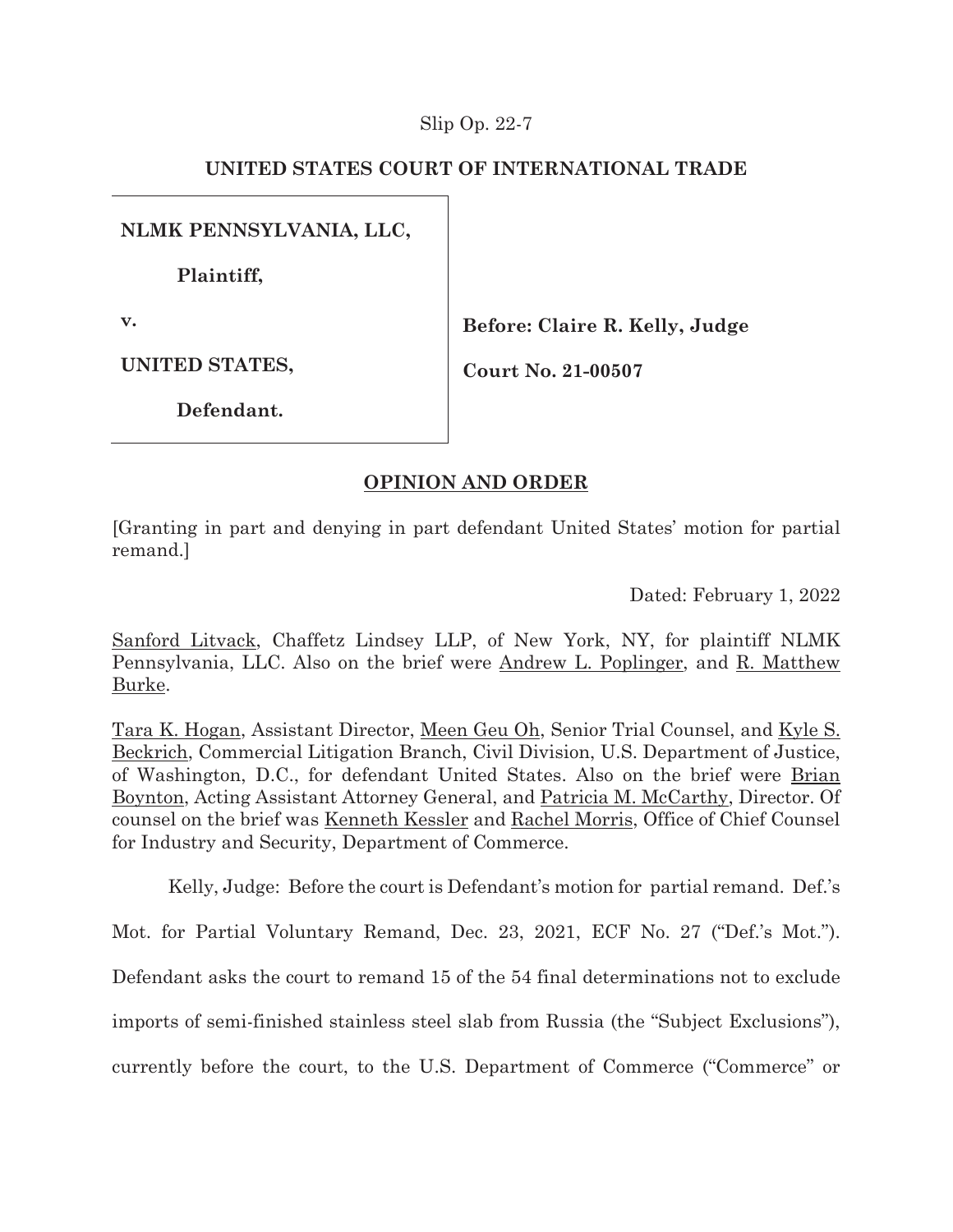"Department") for reconsideration and additional explanation. <u>Id.</u> at 1. Plaintiff NLMK Pennsylvania, LLC ("NLMK") does not oppose Defendant's request for a partial remand but argues that any remand should be conducted with certain parameters in place. Pl.'s Memo. of Law in Resp. to [Def.'s Mot.] 2, Jan. 13, 2022, ECF No. 34 ("Pl.'s Resp."). Plaintiff further argues that the timeline for remand proposed by Commerce is inappropriate. Id. at 4, 10. For the following reasons, the court grants in part and denies in part Defendant's motion for partial remand.

#### **BACKGROUND**

 Plaintiff commenced this action challenging Commerce's denial of Plaintiff's requests for certain imports of steel products to be excluded from tariffs imposed on steel imports pursuant to Section 232 of the Trade Expansion Act of 1962, as amended ("Section 232"), Pub. L. 87-794, § 232, 76 Stat. 872, 877 (1962), codified in various sections of Titles 19 and 26 of the U.S. Code.<sup>1</sup> See Am. Compl., 1, Jan. 27, 2022, ECF No. 38. From 2018-2019, officials from Commerce's Bureau of Industry and Security ("BIS") met with parties requesting and objecting to exclusions ("interested parties"). Def.'s Mot. at 3. BIS officials and the interested parties discussed the exclusion program and the exclusion process generally. Id. At the time, BIS lacked regulations or procedures to limit or contemporaneously document meetings with

<sup>1</sup> The court assumes familiarity with Commerce's Section 232 exclusion review process as explained in its prior opinion denying motions to stay and intervene, see NLMK Pennsylvania, LLC v. United States, No. 21-00507, 2021 WL 5755634, \*1, 2 (Ct. Int'l Trade Dec. 3, 2021), and now only recounts new information about the Section 232 exclusion review process necessary for this opinion.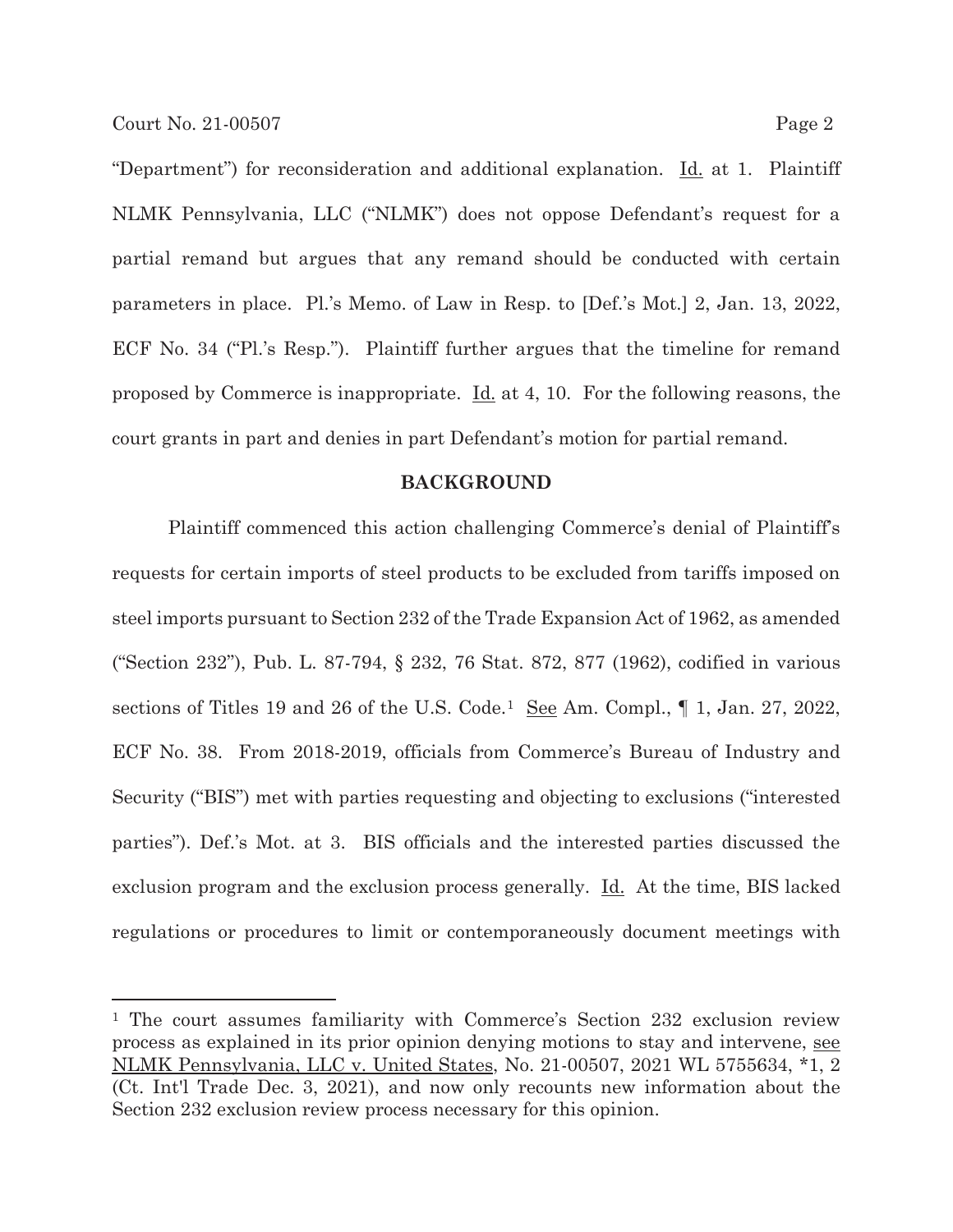interested parties. Id. BIS policy changed following a management alert issued by Commerce's Office of the Inspector General in late 2019, stating the lack of contemporaneous documentation of meetings with interested parties "gave the appearance that Department officials may not be impartial or transparent and are potentially making decisions based on evidence not contained in the official record for specific exclusion requests."2 Management Alert: Certain Communications by Department Officials Suggest Improper Influence in the Section 232 Exclusion Request Review Process Final Memorandum No. OIG-20-003-M (Oct. 28, 2019) ("OIG Management Alert"); see also id. at 3.

On December 23, 2021, Defendant filed a motion for partial remand to reconsider the Subject Exclusions.3 Def.'s Mot. On January 7, 2022, Commerce filed its answer and the administrative record for the remaining 39 exclusion requests before the court. Answer, Jan. 7, 2022, ECF No. 30; Public Admin. R., Jan. 7, 2022, ECF No. 32; Confidential Admin. R., Jan. 7, 2022, ECF No. 33. On January 13, 2022, Plaintiff filed a response to Defendant's motion. Pl.'s Resp. On January 27, 2022, Defendant filed an unopposed motion to file a reply or, in the alternative, request a status conference. Def.'s Mot. for Leave to File a Reply in Supp. of [Def.'s Mot.],

<sup>2</sup> Plaintiff alleges that the 54 Section 232 exclusion determinations before the court were influenced by ex parte communications between domestic producers and Commerce. Am. Compl. ¶ 8.

<sup>3</sup> Defendant seeks to remand the following exclusion requests, identified by their Exclusion Request Identification Numbers: 111695, 111701, 111709, 111713, 111718, 111725, 111729, 111740, 111745, 111748, 111752, 111762, 111773, 111781, and 111782.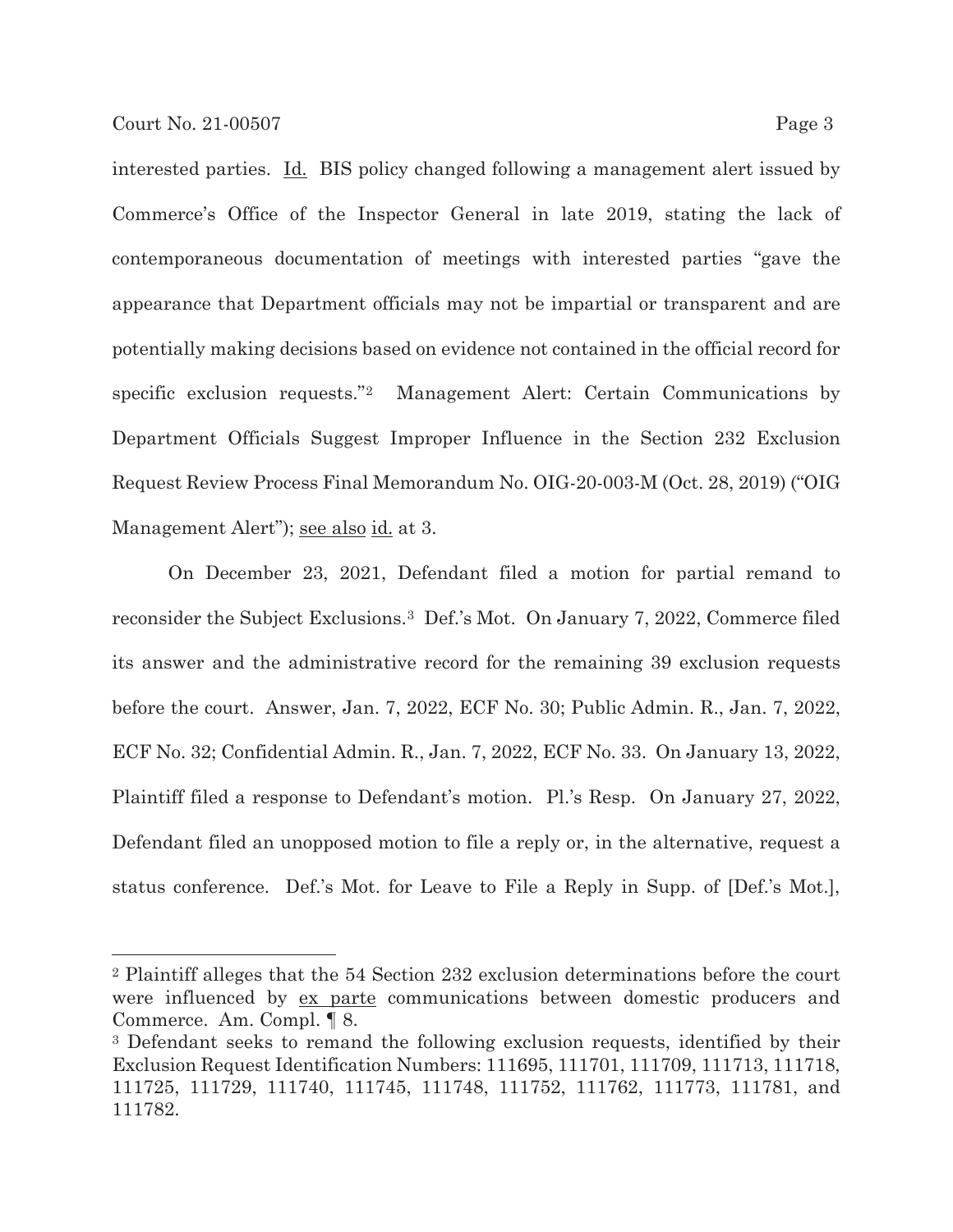Alternative Mot. for Status Conference, Jan. 27, 2022, ECF No. 35. The court granted Defendant's motion, allowing it to file its reply brief. Order, Jan. 27, 2022, ECF No. 36; Def.'s Reply in Supp. [Def.'s Mot.], Jan. 27, 2022, ECF No. 37.

#### **JURISDICTION AND STANDARD OF REVIEW**

The court has jurisdiction pursuant to 28 U.S.C.  $\S 1581(i)(1)(B)$  and (D) (2018) granting the court jurisdiction over a civil action arising out of any U.S. law providing for "tariffs, duties, fees, or other taxes on the importation of merchandise for reasons other than the raising of revenue" and the administration and enforcement of such laws. 28 U.S.C. § 1581(i)(1)(B), (D).

When an "agency recognizes deficiencies in its decisions, explanations, or procedures . . . it may ask the court to remand the case back to the agency so that it may correct the deficiency." 3 Charles H. Koch, Jr., Administrative Law and Practice § 8:31(d) (3d ed. 2010); see also SKF USA Inc. v. United States, 254 F.3d 1022, 1028 (Fed. Cir. 2001). The court has discretion in granting agency requests for remand, however, an agency's request for remand is usually appropriate if its request is "substantial and legitimate." Id. at 1029. An agency's concern is substantial and legitimate where it provides a compelling justification for remand, the need for finality does not outweigh the justification for remand, and the scope of the remand is appropriate. See Shakeproof Assembly Components Div. of Illinois Tool Works, Inc. v. United States, 29 C.I.T. 1516, 1521-26 (2005).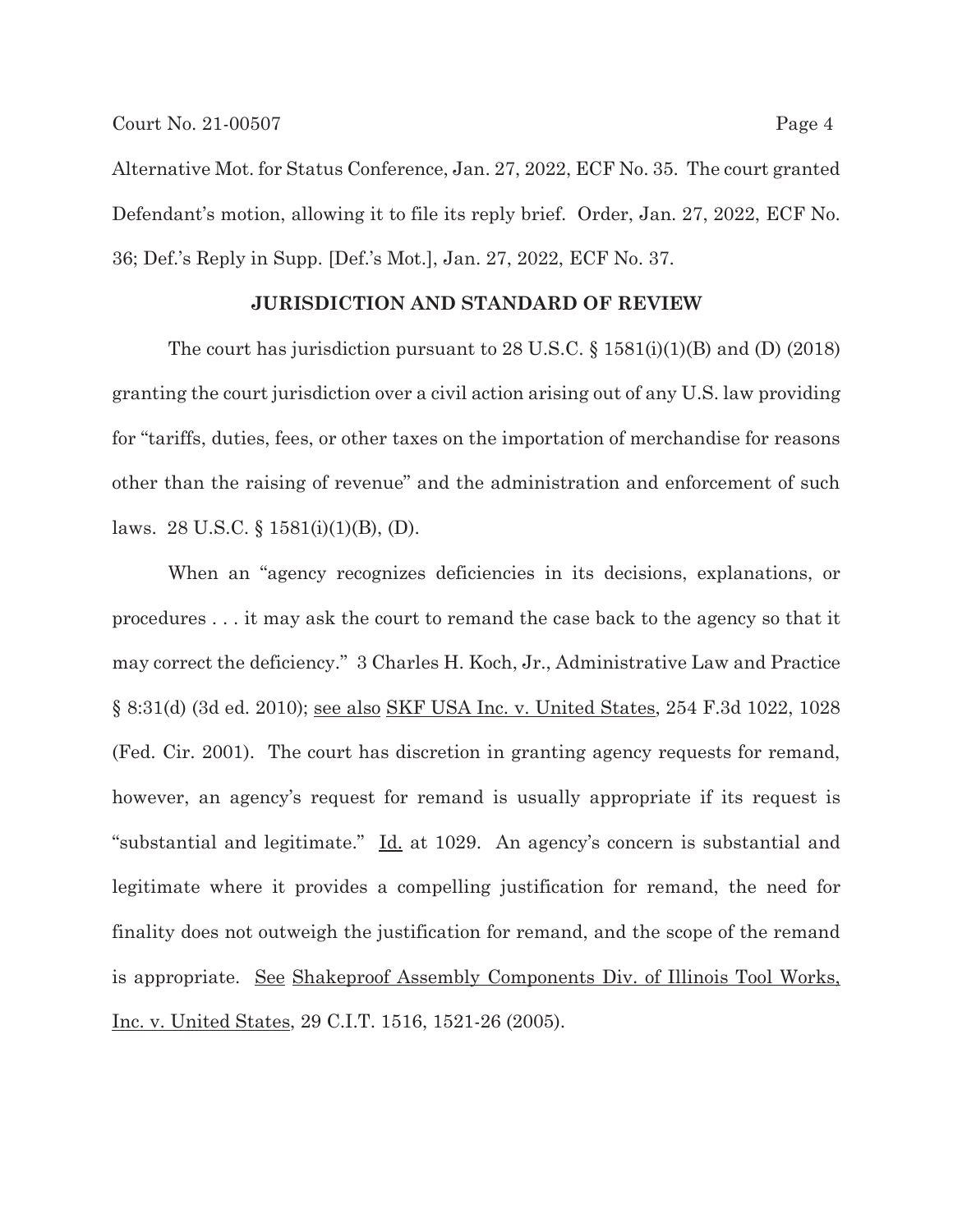### **DISCUSSION**

The parties do not dispute that there is a substantial and legitimate concern justifying remand, only the parameters of the needed remand.4 Defendant explains Commerce will reconsider the Subject Exclusions and provide additional analysis "by engaging in a new and independent review of the record."<sup>5</sup> Id. at 6. Defendant asserts that because Commerce will be essentially conducting a new review and needs to stagger its workload, Commerce needs 150 days to complete its review. Def.'s Mot. at 8. Plaintiff objects to the extended period of time and asks the court to direct Commerce as to how to conduct its remand.6 Pl.'s Resp. at 7–11.

<sup>4</sup> The facts of this case ameliorate concerns about finality. Defendant states that Plaintiff seeks to overturn all of Commerce's exclusion request denials, and, on remand, it is possible that Commerce will overturn some or all of the Subject Exclusions, expediting relief for Plaintiff. Def.'s Mot. at 6 (quoting Borusan Mannesmann Pipe U.S. Inc. v. United States, 2020 WL 3470104, \*1, 4 (Ct. Int'l Trade June 25, 2020)). Because each of the 54 exclusion determinations will be reviewed by the court individually, Commerce's decision to remand the Subject Exclusions does not prevent the case for the remaining 39 exclusion determinations from proceeding in normal course.

<sup>5</sup> Defendant explains it has limited its remand request to the Subject Exclusions because the remaining 39 exclusion requests were made after Commerce implemented changes to the Section 232 exclusion review procedures including a new decision format and a procedure for limiting and documenting <u>ex parte</u> communications. Def.'s Br. at 7.

<sup>6</sup> Specifically, Plaintiff proposes:

<sup>&</sup>quot;(a) . . . a new and independent review . . . on a record limited to: (1) the original exclusion requests; and (2) the parties' original objections, rebuttals, and surrebuttals;

<sup>(</sup>b) To the extent the Department wishes to consider any other information, the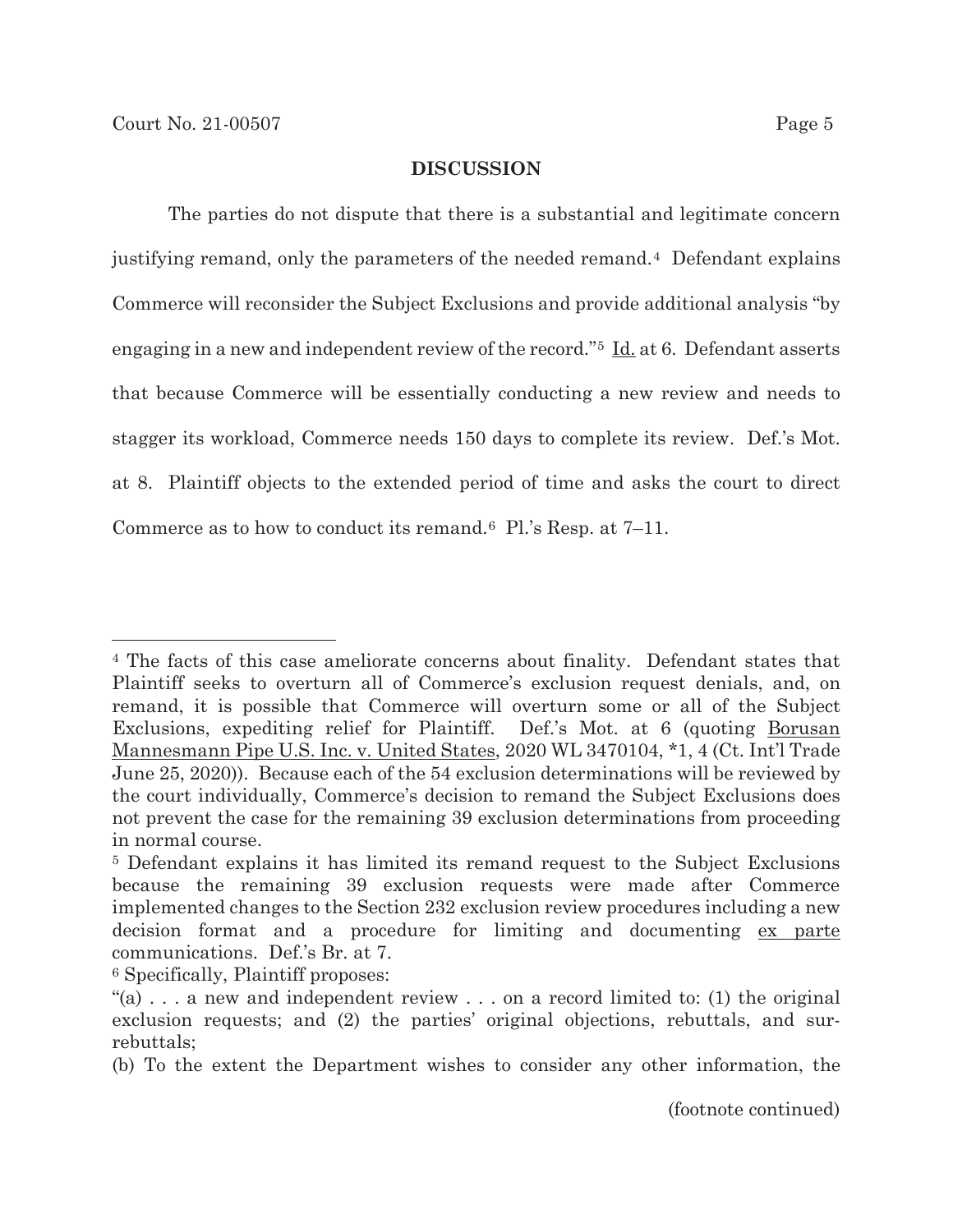Commerce has considerable latitude to conduct its proceedings when making determinations. <u>See Regal Knitwear Co. v. N.L.R.B.</u>, 324 U.S. 9, 13 (1945); Stupp Corp. v. United States, 5 F.4th 1341, 1350 (Fed. Cir. 2021). Further, in conducting its proceedings, Commerce's decision-makers are presumed to be unbiased. See Withrow v. Larkin, 421 U.S. 35, 47 (1975) (rejecting the claim "that combination of investigative and adjudicative functions necessarily creates an unconstitutional risk of bias in administrative adjudication."). The possibility that some individuals working on new determinations may have worked on prior determinations in the same case is not enough to overcome the presumption of a decision-maker's honesty and integrity. See FTC v. Cement Institute, 333 U.S. 683, 700-03 (1948) (finding the Federal Trade Commission ("FTC") properly refused to disqualify itself, where the

Department shall advise the Court and NLMK of the information it intends to consider and provide an explanation as to the basis for considering such new information;

<sup>(</sup>c) . . . conducted by Department officials who were not involved in the original consideration and investigation of NLMK's requests, and who did not participate in any ex parte communications with any interested parties, including NLMK or the Objectors or any representative thereof, concerning NLMK's requests. The Department's decisions on remand shall (1) identify the officials who conducted the new reviews; (2) specify the measures taken to ensure that the officials conducting the reviews have not participated in or otherwise considered any ex parte communications or other extra-record submissions; and (3) confirm that such officials did not engage in any ex parte communications with the Objectors, review any such prior ex parte communications, or discuss NLMK's requests with any Department personnel involved in the original review and/or decision to deny NLMK's requests; and

<sup>(</sup>d) The Department shall file its remand determinations with respect to each Subject Request within 90 days." [Proposed] Order, Jan. 13, 2022, ECF No. 34; see also Pl.'s Resp. at 7–11.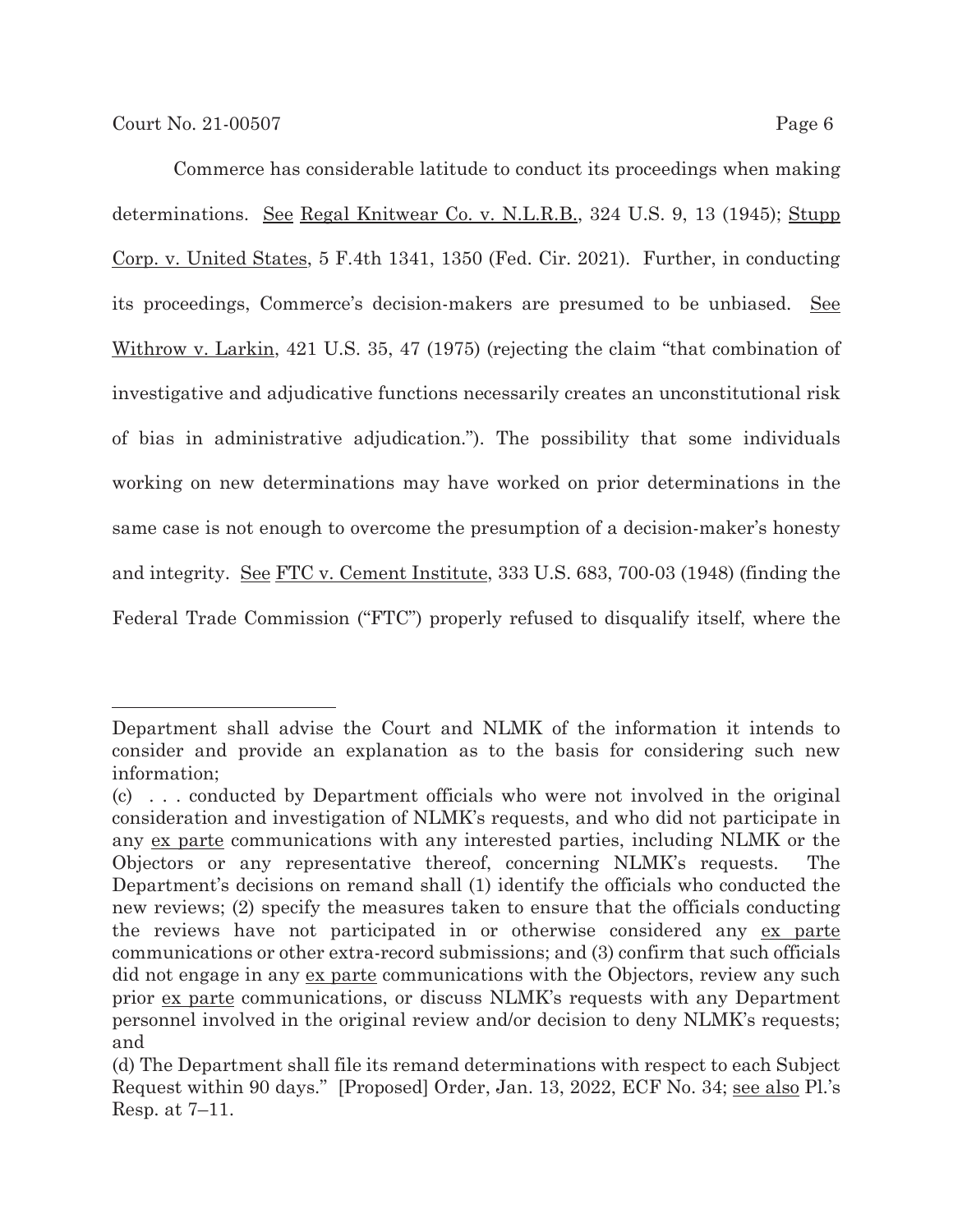FTC entertained negative opinions resulting from prior ex parte investigations because such entertainment did "not necessarily mean the minds of [the investigating officials] were irrevocably closed").

Once Commerce makes its determination, this court reviews whether Commerce's decision is in accordance with law and supported by substantial evidence based on the record. 5. U.S.C. § 706(2)(A) (2018); see 28 U.S.C. § 2640(e) (2018); see also Fla. Power & Light Co. v. Lorion, 470 U.S. 729, 743-44 (1985). If the determination is contrary to law or is not supported by the record, whether because it is tainted by ex parte communications, fails to account for evidence that detracts from the conclusion, is not reasonably supported by the record evidence, or any other reason, the appropriate action for the court is to remand the determination to Commerce. See id.; see also Regal, 324 U.S. at 13.

Here, Plaintiff asks the court to limit the information that will constitute the record because it believes no new information is needed beyond the exclusion requests, objections, rebuttals, and sur-rebuttals. Pl.'s Resp. at 9–10. The court will not do so. Commerce "enjoys a presumption of regularity as to the record it prepares, because the agency, as the decision-maker, is generally in the best position to identify and compile those materials it considered." JSW Steel (USA) Inc. v. United States, 466 F. Supp. 3d 1320, 1328 (Ct. Int'l Trade 2020) (citations omitted). Commerce will have to explain its determination, specifically, how the record supports its determination in light of the relevant law and considering what fairly detracts from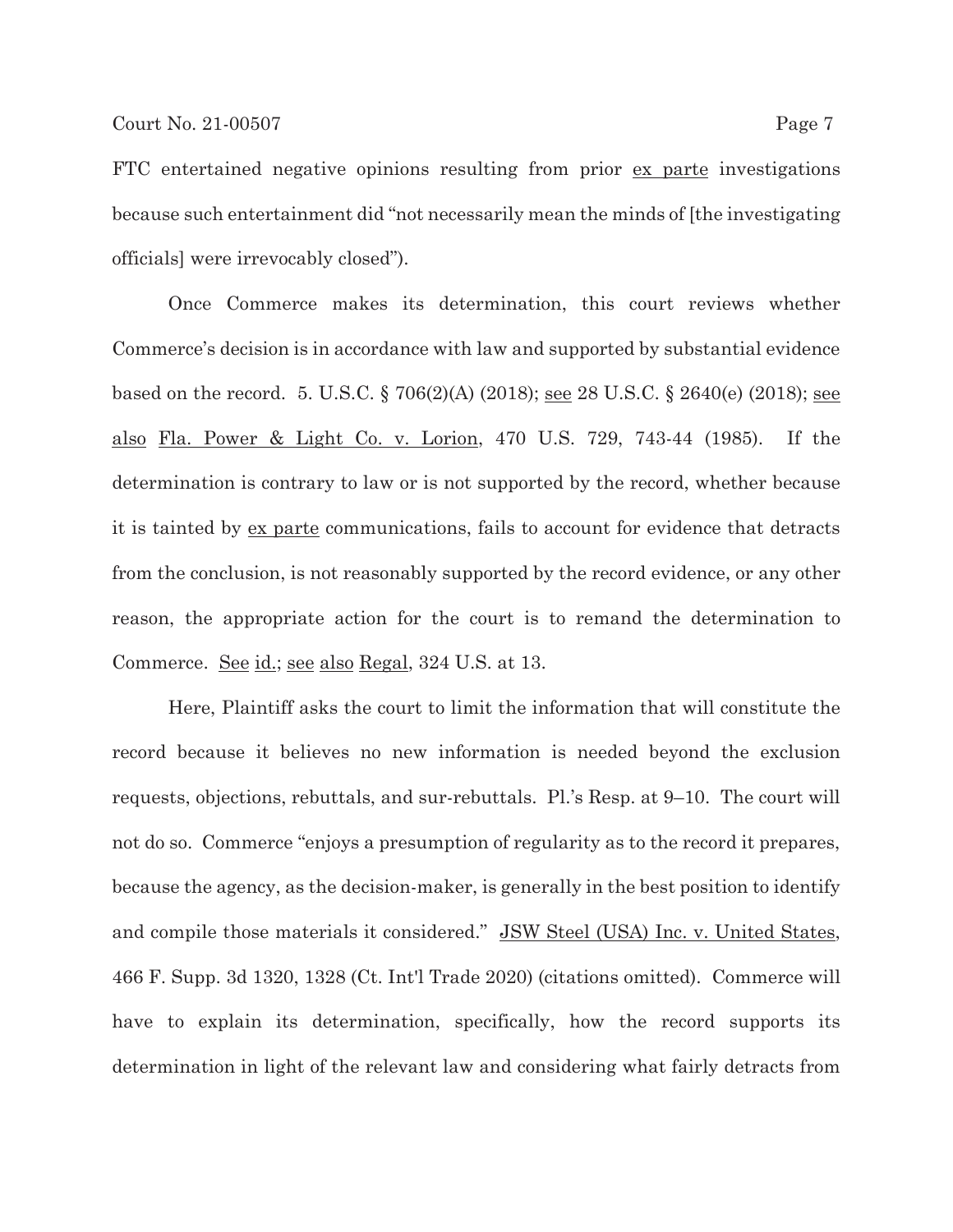its conclusion. See Motor Vehicle Mfrs. Ass'n of U.S., Inc. v. State Farm Mut. Auto. Ins. Co., 463 U.S. 29, 43 (1983) ("State Farm"); Universal Camera Corp. v. NLRB, 340 U.S. 474, 488 (1951). When it does so, if the court finds Commerce's explanation lacking in light of the record, the court can remand the redetermination.<sup>7</sup> See Fla. Power & Light Co. v. Lorion, 470 U.S. 729, 743-44.

Plaintiff also fails to persuade the court that it should preemptively dictate Commerce's procedure on remand. Plaintiff raises concerns that the new proceedings may be tainted by prior ex parte communications. Pl.'s Resp. at 7-9. Commerce itself seems to acknowledge this concern by committing to a new decision-maker for this remand. Def.'s Mot. at 5–6. However, Plaintiff wants more than a new decisionmaker. It wants the court to order that Commerce:

(1) identify the officials who conducted the new reviews; (2) specify the measures taken to ensure that the officials conducting the reviews have not participated in or otherwise considered any ex parte communications or other extra-record submissions; and (3) confirm that such officials did not engage in any ex parte communications with the Objectors, review any such prior ex parte communications, or discuss NLMK's requests with any Department personnel involved in the original review and/or decision to deny NLMK's requests

<sup>7</sup> The court is somewhat baffled by the suggestion that "To the extent the Department wishes to consider any other information, the Department shall advise the Court and NLMK of the information it intends to consider and provide an explanation as to the basis for considering such new information." Id. at (b); see also Pl.'s Resp. at 10. Plaintiff's proposal seems to invite the court to supervise and thus co-author the determination with Commerce and then review that determination. The court declines the invitation.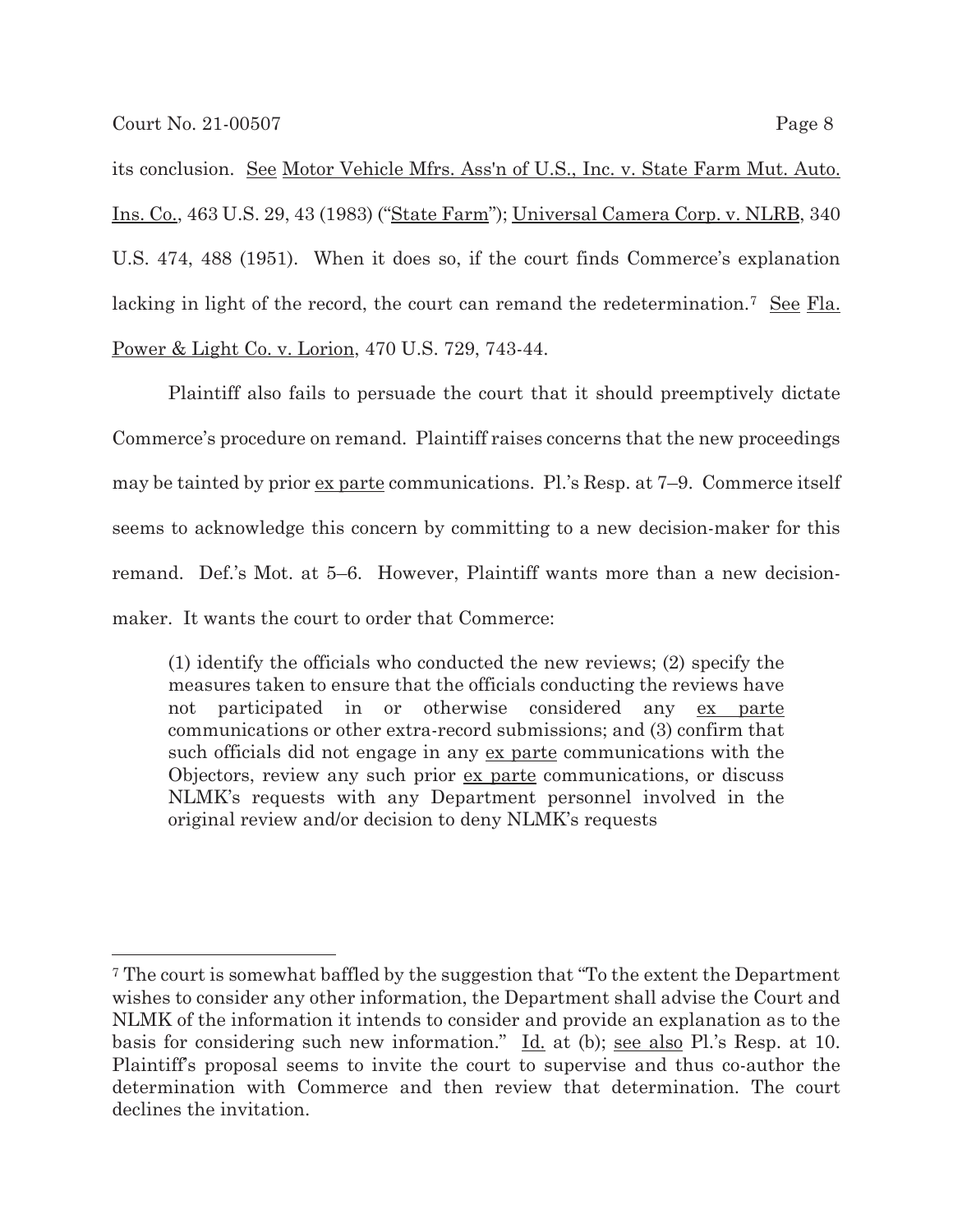[Proposed] Order, Jan. 13, 2022, ECF No. 34; see also Pl.'s Resp. at 7–11. The court will not do so. First, Plaintiff fails to make a showing of bias or an irrevocably closed mind with respect to particular officials such that they should be purged from the determination. See Withrow, 421 U.S. at 47; see also Cement Institute, 333 U.S. at 700-03. Nor does Plaintiff cite any law in support of its request for additional limitations. See Pl.'s Resp. at 9–10. Second, Plaintiff asserts that the new decisionmaker will not act in a vacuum and will rely on the work of others who may have been involved with the previous Subject Exclusion determinations. Id. at 9. However, regardless of who is involved in the process, the decision-maker must rely on the information on the record and explain his or her conclusions in relation to the record. State Farm, 463 U.S. at 43. Further, in explaining those conclusions, the decisionmaker must address any information that detracts from his or her conclusions. Universal Camera, 340 U.S. at 488. Commerce is aware of the concerns identified by its own inspector general, OIG Management Alert, concerns that might detract from a determination. Def.'s Mot. at  $5-6$ ; <u>See JSW</u>, 466 F. Supp. 3d 1320. It will be up to Commerce to explain its determination in light of these concerns. If Plaintiff challenges Commerce's remand redetermination as unsupported by substantial evidence or otherwise contrary to law, arguing that the determination was infected by ex parte communications, and the court determines that the redetermination is unsupported by substantial evidence or otherwise contrary to law, the court can remand the redetermination. See Fla. Power & Light Co., 470 U.S. 729, 743-44.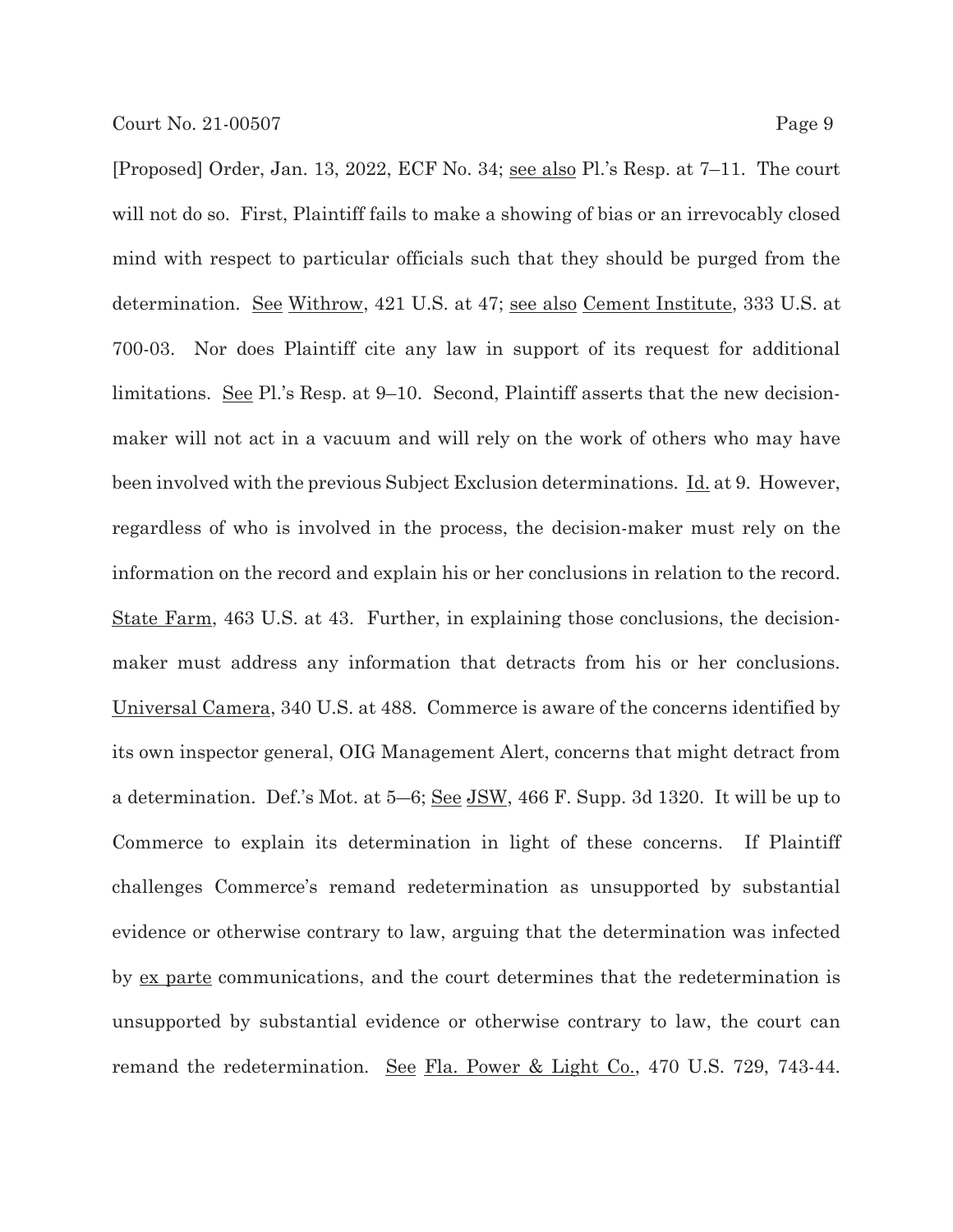Thus, the court will not preemptively dictate to Commerce the contours of its proceeding other than to ensure that it follows the contours set by Congress.

Finally, the parties disagree as to the amount of time the court should allow for a remand, as the Defendant seeks 150 days in light of the need to conduct "a new and independent review of the record" and Plaintiff contends that typically the court orders remands to be conducted within 90 days.8 Pl.'s Resp. at 10–11. Commerce's own regulations provide that normally the review period for requested exclusions will be 106 days, a time period which includes the receipt of objections, rebuttals and surrebuttals. 15 C.F.R. § Pt. 705, Supp.  $1(h)(3)(i)$ . Both parties agree that the redetermination should be a new and independent review, and the regulations normally allow 106 days for review. Commerce will issue its remand redeterminations within 106 days.

#### **CONCLUSION**

For the foregoing reasons, it is

 $\overline{a}$ 

**ORDERED** that Defendant's motion for partial remand is granted in part and denied in part; and it is further

<sup>8</sup> See, e.g., JSW, 466 F. Supp. 3d at 1325, 1333 (granting Commerce 90 days to issue a decision on remand for 12 exclusion requests); Def.'s Unopposed Mot. for Voluntary Remand, CPW America Co. v. United States, Ct. No. 21-00335, Oct. 25, 2021, ECF No. 14 (requesting 90 days to issue a decision on remand) ("CPW Remand Motion"); Order, CPW America Co. v. United States, Ct. No. 21-00335, Oct. 26, 2021, ECF No. 15 (granting the CPW Remand Motion).